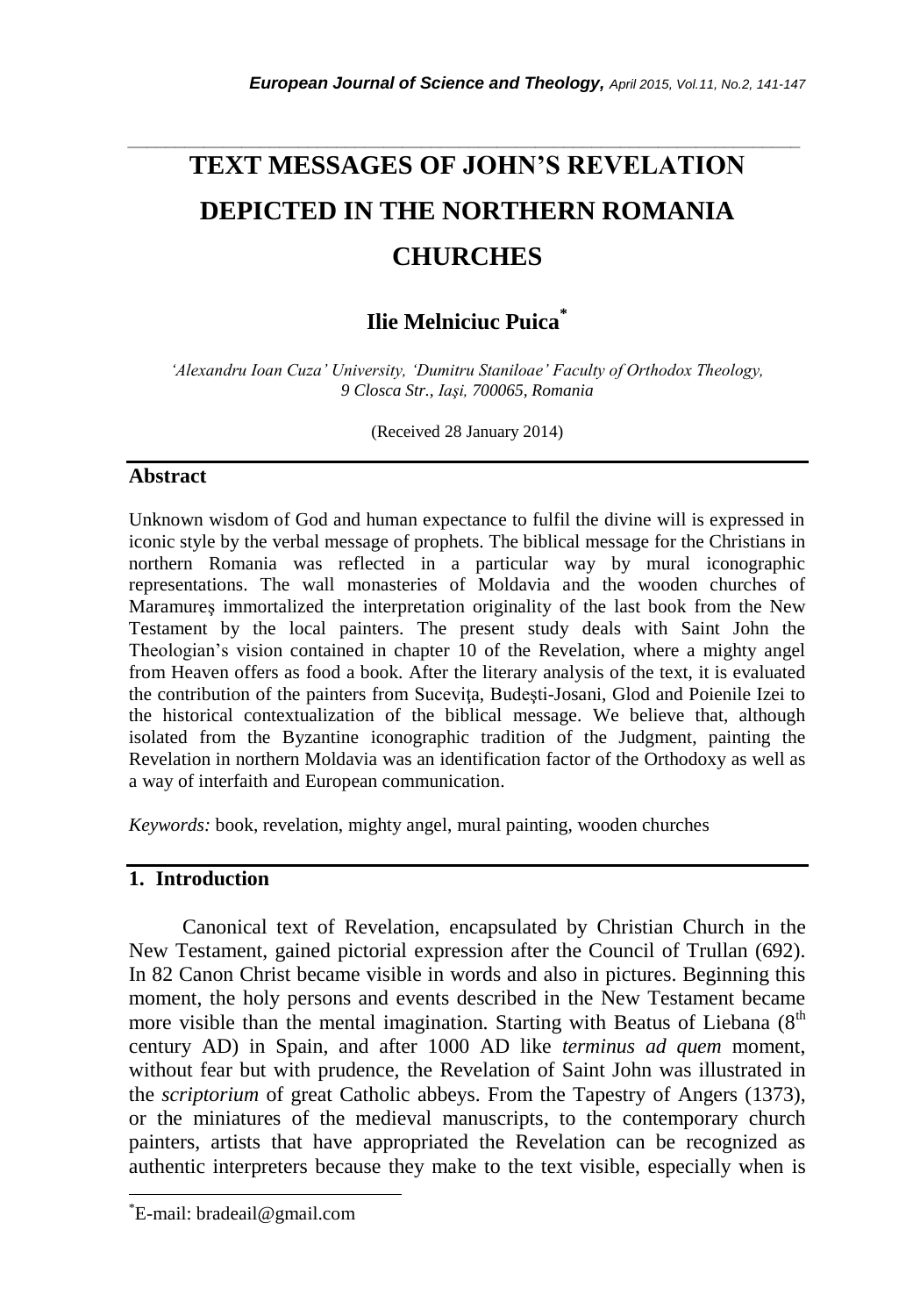continuously dealing with this subject. The miniatures of Matthias Gerung (1532) from the Ottheinrich Bible, the engravings of Bibles printed in the West by Albrecht Durer"s (1498), Hans Holbein (1531) and Jean Duvet (1555) [1] have been also admired by Orthodox Christians, being transposed in the paintings of Dochiariou, Dionysiou and Filotheou Athonite monasteries. Chapter 10 of Revelation, that we shall present literally, after which we shall make a pictorial evaluation of four Romanian churches, uses both the terms "to see" and "book", allowing the interdisciplinary approach that is specific to religious art.

## **2. Intertextuality and inspired message of the biblical writing in Revelation 10**

The mystical experience of Apostle John, as visionary of celestial and future realities, represents an original aspect of the last canonical book of the New Testament. In the Old Testament, the category of revelatory appointment with God and celestial powers is reflected by John the Theologian, using sometime words with many connotations. Scholars in New Testament's exegesis search connections and quotation in John"s Revelation text to trace distinction between Christ glorious presence and angels' figures revealed in the Old Testament [2, 3]. Chapters 10 and 11 of the Revelation book are interposed as a parenthesis between the sixth and seventh sound of the trumpet. In this section of Revelation, John interlinked allusions words of Isaiah, Ezekiel and Daniel - Old Testament's prophets - to reveal a new meeting with the celestial messenger. Before the seventh sound of the trumpet, an angel appears [4]. The angel from Revelation 10 sets one foot on land and one on sea. This mighty angel, "clothed with a cloud and a rainbow was upon his head, and his face was as it were the sun, and his feet as pillars of fire" (10.1), is setting one foot on the land and one on the sea draws attention to the universality of the message sent to the whole Earth.

The mighty angel descends from Heaven, clothed in a cloud, sign of divine glory, having a rainbow over his head, a sign that the dark days of the cataclysm passed by. His face is like the Sun and his feet like pillars of fire, his right foot on the sea and his left one on the land. The elements of this image are borrowed from Daniel 12.7, where is mentioned the Archangel Gabriel (Daniel 8.16). The face of the Son of Man also has a luminous character. The image of a shining face was popular in antiquity with angels or heavenly beings, often described as having a face like the Sun (e.g. Daniel 10.6). Once more of importance in this context is the role of the shining face in mystical texts, where it indicates the glorious presence and the activity of the divine.

The rainbow upon his head is a symbol of hope and peace, a symbol of an agreement (e.g. Genesis 9.13-16). The mighty angel is clothed with a cloud, as wisdom is, and had a rainbow upon his head, to represent the inner loveliness of Divine Wisdom, while his feet, as pillars of fire, represent the Divine powers flowing into the world, and acting upon the hearts and minds of the believers in Church. We can also "read" this biblical passage in historical manner, but it"s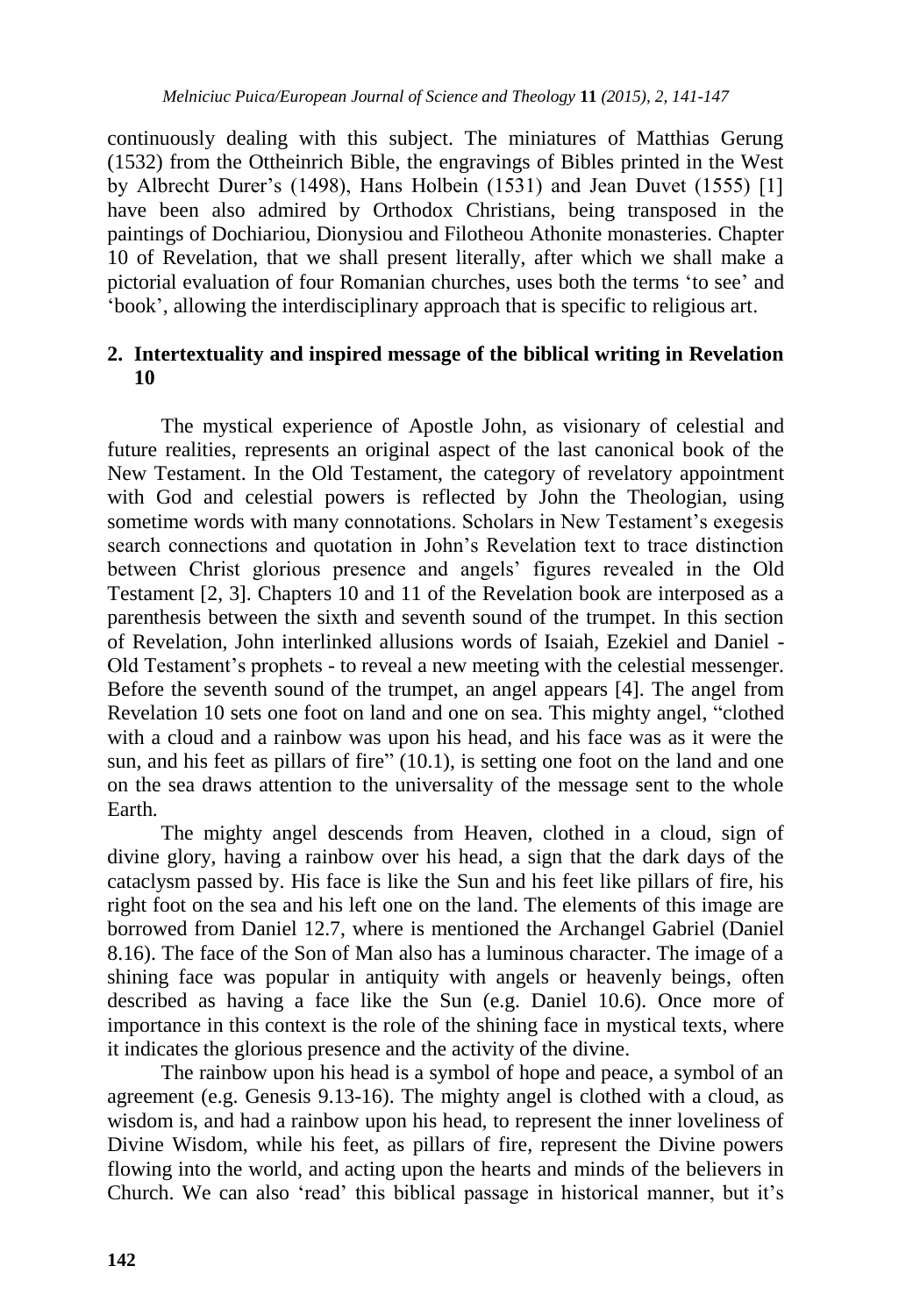dangerous to define or constraint the prophetic flow of Revelation. The angel is a pillar of fire because he is glowing with love. His legs, one on the sea, one on the land, show the extent of his power. Here there are also elements of the description of Man"s Son (Daniel 7.13) and Yahweh (Ezekiel 1.26-28) [5]. Their feet, like pillars of fire, remind us of the pillars of fire that protected Israel in the wilderness, either from cloud or from darkness (Exodus 13.21-22). The fire image is used there as experiential reality, as numinous phenomenon of the divine revelation [6]. The pillars of fire are symbolic, meaning: God"s Consuming Power. God will block, or destroy anything that tries to get in the way of God"s Ministers.

The similarity of Ezekiel 2.1-10 and Revelation 10 becomes obvious when a divine being offers, by means of a hand, the book that the prophet has to eat and which is sweet in his mouth like honey [7]. The scroll was written both on the inside and outside and contained "laments, complaints and groans" (Ezekiel 1.10), which was to embitter the womb and the life of the prophet from the moment he began to preach, because he is told that those who would hear the message would reject it. The prophetic message that Ezekiel was to utter foretold the punishment for the people who remained in the country and over the Holy City. In the case of Ezekiel, God himself gives the roll, as direct communication with the prophet, sign of the authenticity of the message. In the case of the Revelation, the voice from Heaven commanded to John to ask the booklet from the angel sitting on the sea and the land. Clearly, this authorizes him and his book as a prophetic, inspired writing and imparting revealed knowledge. The mystical nature of this knowledge is emphasized firstly because not all privileged information is made known to the readers, and, secondly, that only John is given insight in it. In some cases John receives the mystical knowledge, but its aspects are inaccessible to him and even to all others [8]. The prophet himself takes the booklet and swallows it, taking it to his mouth with his own hands, experiencing the bitter–sweet change. The prophet's belly will become bitter, but his mouth sweet. The sweetness of honey symbolizes Jesus" victory (the victory of the Church over the devil) and "the bitterness" - the persecutions endured by the Christians [9]. The John"s manifest to swallow the book means that he accepts the mission to reveal the salutary message. He eats the little book. In contrast with the sealed book from Reveleation 4, this booklet is not the Book of life, but can symbolize the message of Christ for the Church and unbelievers, as prophetic written. All prophecies have an overture since their fulfilment is illuminated by the Hidden Wisdom (e.g. 1 Corinthians 2.7).

The mighty angel "lifted up his hand to Heaven and swore". According Deuteronomy 32.40, the hand lifted to the sky is a sign of promise. God is witness (Genesis 21.23), the Creator Himself, a God who is responsible for the existence of all, "He that lives forever" (Daniel 12.7). In Reveleation 10.6 we read: "there will be no respite". The angel's voice is solemn and ultimate. The angel"s voice, roaring like a lion"s and the seven thunders, underline the significance of the angel's oath. Yahweh's voice is described in the same way in Hosea and Amos 3.8.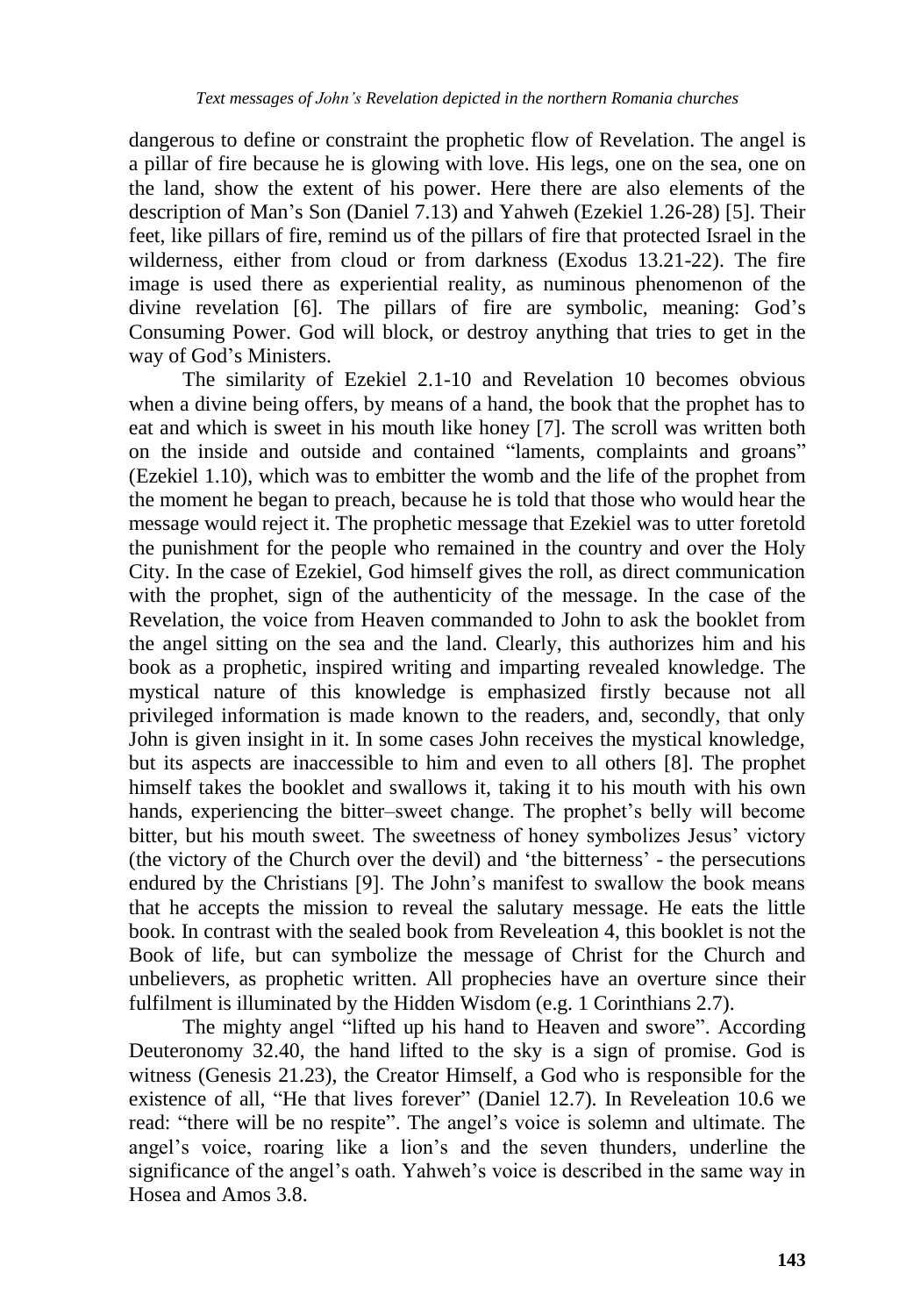#### **3. The Apocalypse image in the northern Romania churches**

Romanian Christianity is characterized by the Greek Orthodox faith. As an island among Slavic Orthodox peoples, Romanian Christian worship in a branch of the Latin languages. The multicultural diversity and confessional Christianity have permitted to inhabitants to preserve their identity in faith, customs and linkages [10]. In two districts of northern Romania, Suceava and Maramureş, four representative churches expose the message of John"s Revelation, using expressionist and naive elements in mural paints. These churches are: Sucevita Monastery, Budesti Josani wooden church, Glod wooden church and Poienile Izei wooden church.

#### *3.1. The Suceviţa Monastery, Suceava district*

Sucevita Monastery, built and testified by the Movilesti family in 1585, was adorned with two porches, interior and exterior painting as well as with a defence wall by Prince Ieremia Movilă, after 1595. The interior painting, made in fresco technique by John and Sofronie brothers, is compartmented in scenes as a miniate book, surpassing the canonical disposition of Herminia of Dionisios from Furna. The exterior paint of church is remarked by the climax of virtue, on north side. Christ is on top upstairs, Michael on bottom and monks in ascetics' effort try to ascent. Also on the north side is a porch ornate with zoomorphic and geometrical motifs. To the south porch, where ample scenes of Revelation are painted, by anonymous author came from a neighbouring region of Moldavia [11], Revelation's 10 chapter are showed in the middle part of the east façade from the southwest pillar of the porch (Figure 1a). The book has Greek characters, different from the Slavonic fragments that separate biblical scenes. The body of the heavenly messenger is enshrined in a cloud and the rainbow is painted in green, red and yellow. The right hand is raised on red background of the wing, having two fingers raised as if in a vow. The feet of the "mighty angel" consist only in red cylindrical, with no fingers at the lower extremity. With his left hand, he gives the book to the Apostle John, who is stunned and swallows from the bottom right corner. The book has no frames, being written in a single column on each page.

#### *3.2. The Budeşti Josani wooden church, Maramureş district*

In Maramures district, on road to Tirgu Lapus, is situated the church of Budesti Josani, dedicated to Saint Nicholas. This wooden church was built by the village community in the first half of the  $17<sup>th</sup>$  century and was painted by Alexandru Ponehalschi [12] around 1762. Since 1999, it is included in the UNESCO World Heritage list. The scene of Revelation"s 10 chapter is painted in the altar, in the second row, above the table of oblation (Figure 1b). The mighty angel"s face is framed by a rainbow, rendered by three colours. With his left hand, he gives the book to Prophet John while his right hand is not held up with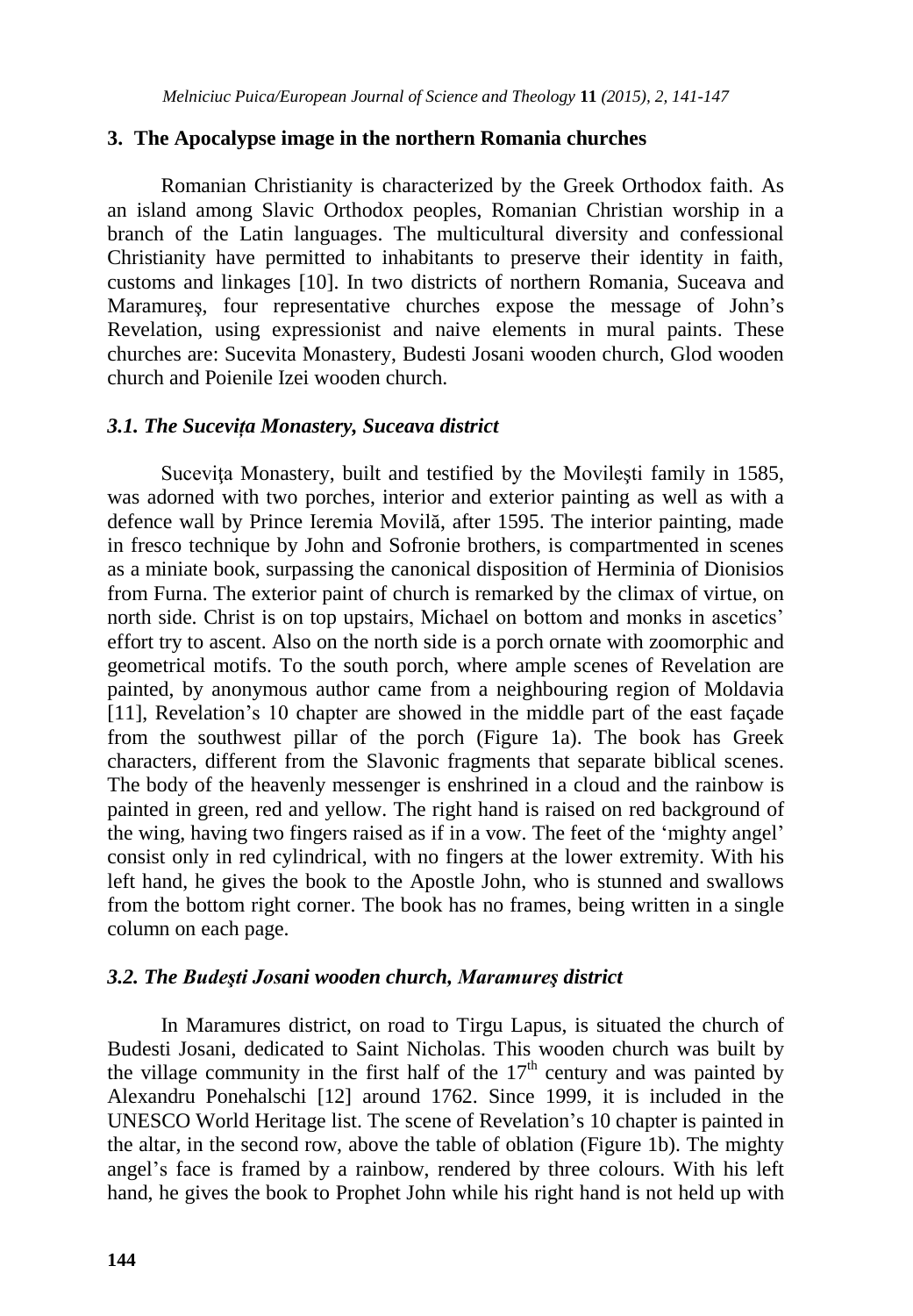two raised fingers as a sign of oath, but open to the sky, as if in a prayer for mercy. The feet, painted in three segments, have the upper part painted with wings famed feathers and tongues whereas the middle is made up of cylindrical columns. John, painted on the Earth, receives with both hands the open book without any intention of being swallowed. Opposite the Apostle, in the clouds, an angel blowing towards the Earth is painted as simplification of the idea of angels mastering the four winds. Near the left leg of the angel we see ships with set sails marked by crosses. The inscription in Romanian, rendered in Cyrillic, towards the exterior of the scene, has the following message: "behold a mighty angel from Heaven clothed in cloud, like a rainbow and his face was like fire". In the inner part of the scene, only the abbreviation of John"s name appears.



**Figure 1.** (a) Sucevita Monastery, (b) Budesti Josani wooden church, (c) Glod wooden church, (d) Poienile Izei wooden church.

## *3.3. The wooden church in Glod, Maramures district*

Who travel in Strâmtura, on the valley of Iza, finds in the village Glod a wooden church dedicated to Saint Nicholas. This special cultic space was documented in the first half of the  $18<sup>th</sup>$  century [13]. The interior painting was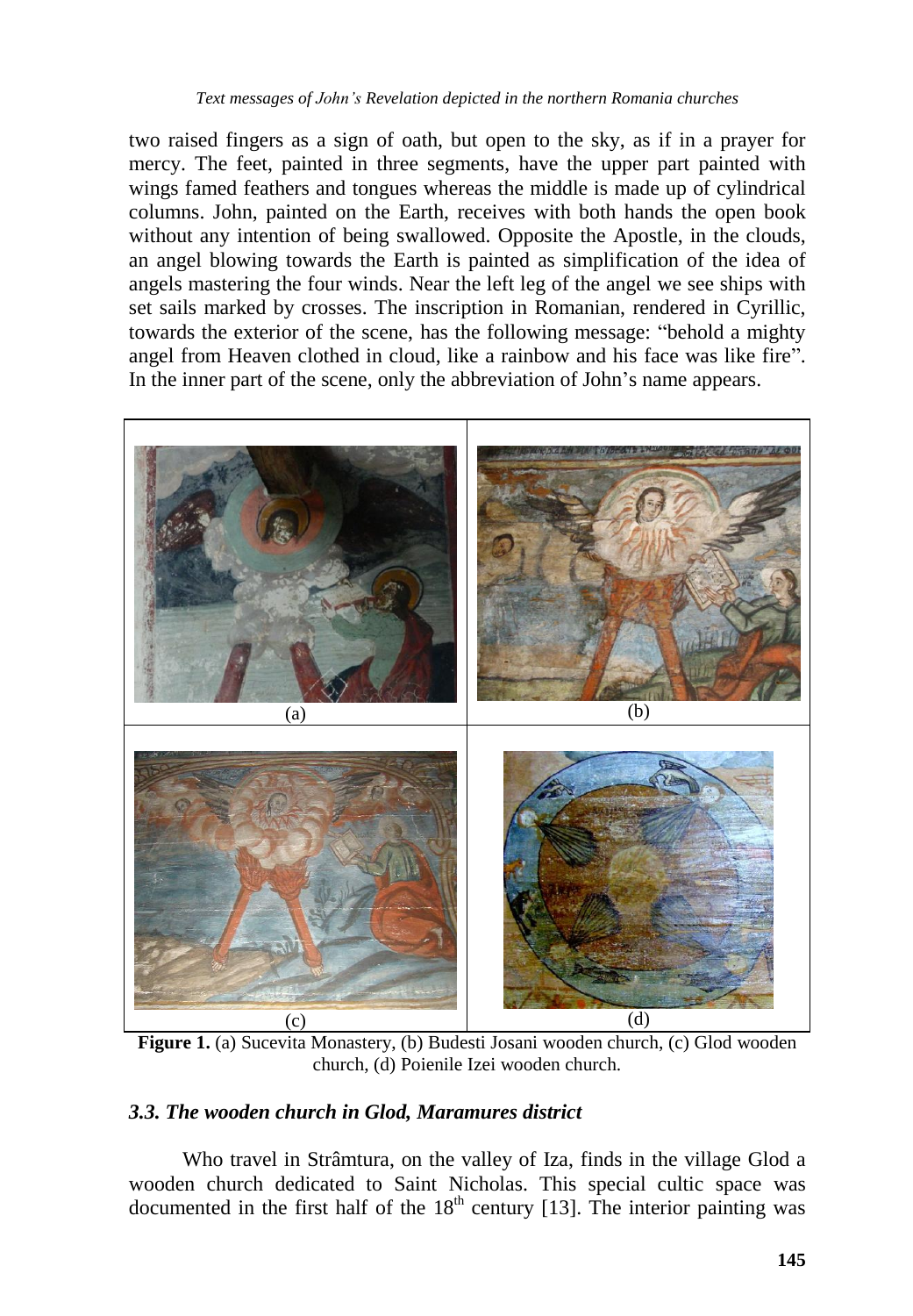done by the priest Vasile Tivadar in 1829, who introduced in the iconographic scenes of the altar [14] the representation of the angel that offers the book to Prophet John (Figure 1c). John receives the book with his hands, without the intention of swallowing it and the mighty angel is surrounded by four heavenly servants, suggesting that they are the masters of the winds (Revelation 7.1-3). The book is open, with the text framed by a border. The legs of the angel are formed of three segments bounded by rings: on the top, there are flames burning towards clouds, in the middle, some circular columns and on the ground toes of a human foot. The sky and the sea are rendered in blue and, to mask the wrong positioning of the prophet (above the blue sea), stylized plants were painted. Above the scene, there are the following words: "he saw behold the angel of the clouds, clothed in the clouds". The Romanian inscription, written in Cyrillic characters, continues within the scene: "as the rainbow was and his face shone like the Sun".

## *3.4. The wooden church of Poienile Izei, Maramureş district*

The church dedicated to Saint Parascheva, also known as the wooden church from Poienile Glodului, was by the villagers built in 1632 [15]. The church painting, done in 1794, by a local painter, is remarkable for our study regarding the four angels, masters of the wind, appearing in a medallion, on the western wall of the nave (Figure 1d). They are portrayed as four winged heads, inscribed on the edge of a circle, within which they blow strongly, destroying everything.

In this religious picture the mighty angel in not represented, as in Sucevita, Glod and Stramtura churches. On middle is only the Earth, with the humanity submissed to celestials wills. The four angels are represented with human face, without wings. These suggest a dynamic mission charged by God in the ordinary cycle of creation, contrasted with the extraordinary apparition in front of helplessness humanity.

## **4. Conclusions**

Stages of picture representations concerning the message of Saint John"s Revelation are expressed in Romanian Orthodox murals and miniature books. Verbal icons of biblical text shown in ecclesiastical paint are genuine and combine many symbols.

With biblical revelations, word becomes image, the prophet becomes predictor, God"s truth is offered for contemplation on heavenly stage, the relative teaching of the historical becoming of humanity is allowed to be deciphered in a series of symbolic paintings whose meaning seems almost inexhaustible. The continuity in Orthodox faith, the novelty in pictured expressions of Romanians churches, joins the European dimension of artistic representations. Mural painting had a great momentum in medieval Moldavia and Transylvania in the  $15{\text -}18^{\text{th}}$  centuries, even if Ottomans and Austrian leaders